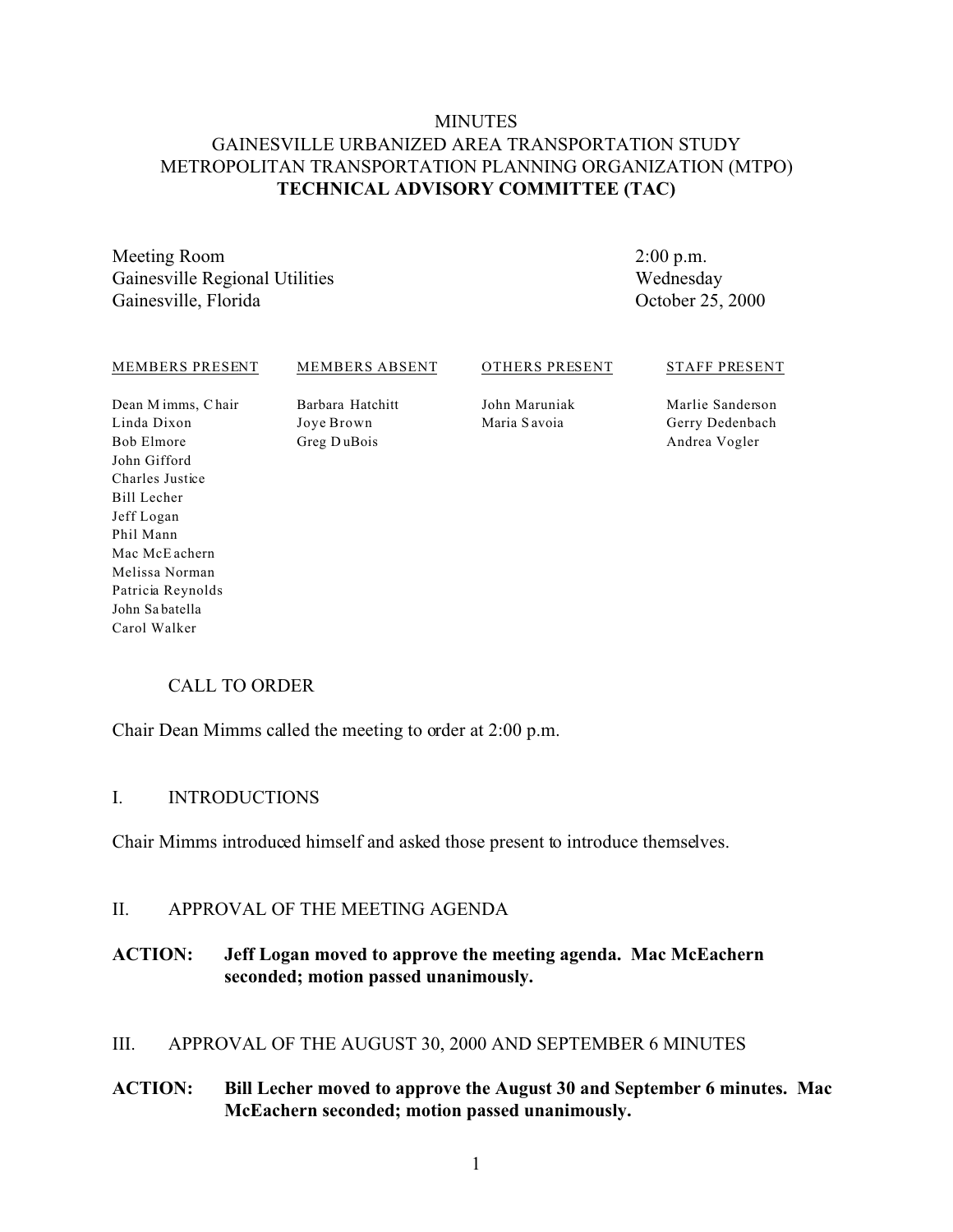## IV. CHAIRMAN'S REPORT

Mr. Gerry Dedenbach, MTPO Senior Transportation Planner, announced that the next MTPO meeting is November 9 at 1:30 p.m. and the next TAC meeting is scheduled for November 29. He stated that, due to the need to adopt the Long Range Transportation Plan by December 14, an additional Committee meeting is currently scheduled for November 15.

# V. AGENDA ITEMS TO BE DISCUSSED- LISTED IN ORDER OF IMPORTANCE

# A. SW 24TH AVENUE CROSS SECTION

Mr. Dedenbach stated that, at the August 30 Citizens Advisory Committee (CAC) meeting, representatives from the Alachua County Public Works Department (ACPWD) presented, for review and comments, the roadway cross-sections developed for the SW 24<sup>th</sup> Avenue/SW 62<sup>nd</sup> Boulevard project. He said that the CAC, at its August 30 meeting, referred this issue to the MTPO's Design Team. He noted that, at its September 19<sup>th</sup> meeting, the Design Team received a presentation from ACPWD staff, however, they took no action regarding this item. He added that they did, however, encourage ACPWD staff to construct the road consistent with the MTPO's adopted standards as contained in the Urban Design and Streetscape Policies. He concluded that the TAC needs to develop an MTPO recommendation concerning the proposed SW 24th Avenue and SW 62nd Boulevard cross sections.

Mr. Bill Lecher, ACPWD Assistant Director, discussed the SW 24<sup>th</sup> Avenue construction project and answered questions.

## **ACTION: Linda Dixon moved to:**

- **1. approve the proposed SW 24th Avenue cross section as presented; and**
- **2. request that ACPWD consider transit operations during the design.**

**Patricia Reynolds seconded; motion passed unanimously.**

## B. TRAFFIC CITATION INFORMATION

Mr. Dedenbach stated that, at its July meeting, the MTPO discussed bicycle and pedestrian safety at intersections. He said that, during this discussion, the MTPO requested information, from law enforcement, concerning traffic citations issued for failure to yield the right-of-way to pedestrians. He noted that a table which summarizes the data received from the University of Florida Police Department, Gainesville Police Department and the Alachua County Sheriff's Office is included in the meeting materials. He added that staff requested, but did not receive, information from the Florida Highway Patrol.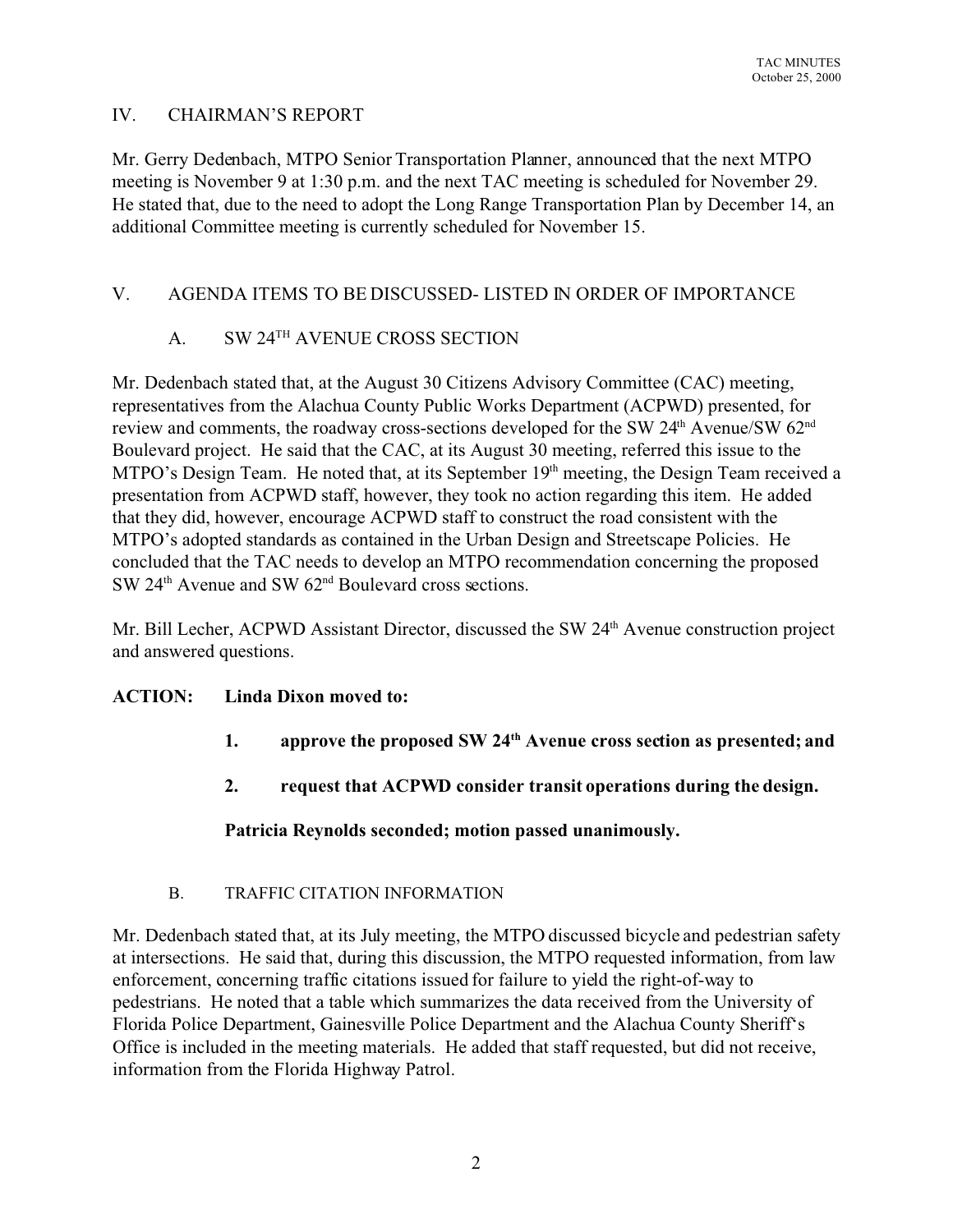The Committee discussed whether this issue should be discussed by the TAC because it is not under the jurisdiction of the MTPO.

Mr. Mac McEachern expressed concern that the Gainesville Police Department had not issued traffic citations for failure to yield the right of way to pedestrians unless the infraction resulted in a crash.

## **ACTION: Mac McEachern moved to:**

- **1. recommend that the MTPO request that the City of Gainesville discuss with the Gainesville Police Department why they had not issued traffic citations, for failure to yield the right of way to pedestrians, unless the infraction resulted in a crash; and**
- **2. request that the MTPO refrain from referring non-technical issues, such as these, to the TAC.**

## **Linda Dixon seconded; motion passed unanimously.**

C. PEDESTRIAN SIGNALS

Mr. Dedenbach stated that, at its July meeting, the MTPO discussed pedestrian safety at intersections. He said that, during this discussion, the Florida Department of Transportation (FDOT) offered to make a presentation concerning this issue to the MTPO and its Advisory Committees. He noted that staff from the City of Gainesville's Public Works Department, in conjunction with FDOT staff, prepared a presentation concerning pedestrian signals and gave this presentation at the September 19 Design Team and October 11 Alachua County Transportation Disadvantaged Coordinating Board (ACTDCB) meetings. He reviewed the ACTDCB recommendation and the Design Team comments.

Mr. Phil Mann, City of Gainesville Public Works Department Traffic Engineer II, gave a presentation concerning pedestrian signals.

## **ACTION: Jeff Logan moved to recommend that the MTPO:**

- **1. include audible traffic signals, where appropriate, in new transportation projects and plans as directed by the Transportation Equity Act for the 21st Century;**
- **2. include accessible pedestrian signals during the Main Street reconstruction project; and**
- **3. add the installation of accessible pedestrian signals, where appropriate, to the MTPO's Urban Design and Streetscape Policies.**

**Charles Justice seconded; motion passed unanimously.**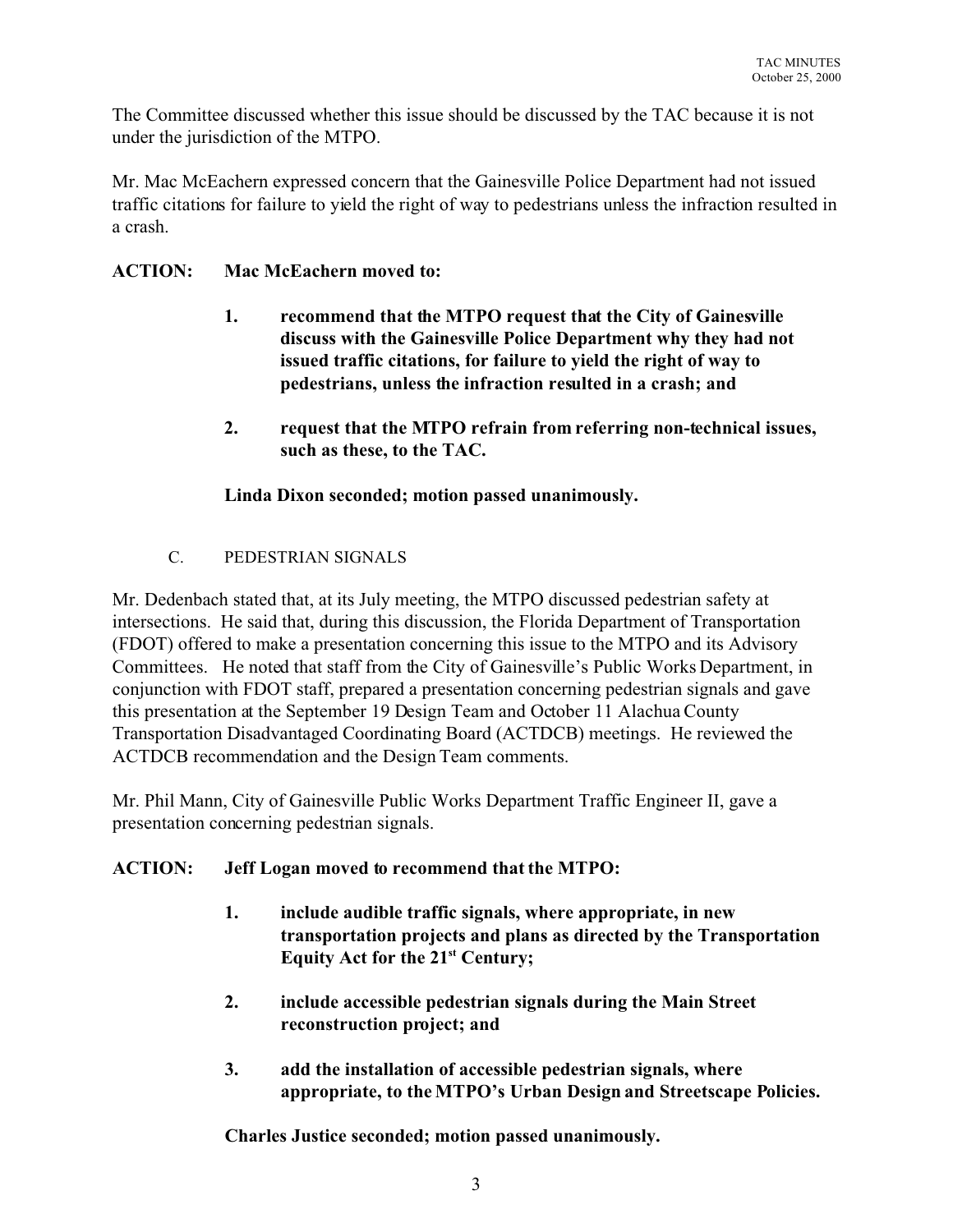## D. PEDESTRIAN CROSSWALKS

Mr. Dedenbach stated that, at its March 20 meeting, the MTPO discussed whether brick or textured-paver crosswalks and sidewalks were difficult for individuals with disabilities to navigate because of the unevenness of the textured surface. He said that, during this discussion, the MTPO agreed to refer this issue to the ACTDCB. He reviewed the ACTDCB and Design Team recommendations.

## **ACTION: Linda Dixon moved to recommend that the MTPO:**

- **1. use street print with colored asphalt to highlight pedestrian crosswalks where constrained by cost or State design requirements. Elsewhere, allow flexibility to utilize pavers, bricks and alternate treatments that meet the following criteria:**
	- **a. minimize:**
		- **1. the gaps between paving slabs; and**
		- **2. any vertical deviation between textured pavers;**
	- **b. define the junction between the footway and roadway with a full-height curb or tactile paving; and**
	- **c. construct all crosswalks and curbs in the most safe and stable manner.**

**Jeff Logan seconded; motion passed unanimously.**

## E. PUBLIC INVOLVEMENT PLAN

There was no discussion of this agenda item.

## F. ARCHER ROAD/SW 23RD TERRACE TREES

Mr. Dedenbach stated that, at its July meeting, the MTPO approved a motion to refer to the Advisory Committees, for their review and comment, the discussion of opportunities for tree plantings along Archer Road and SW 23rd Terrace. He said that, at its September meeting, the Design Team, discussed the City of Gainesville Arborist's comments concerning this issue. He reviewed the joint Design Team, City of Gainesville and MTPO staff recommendation.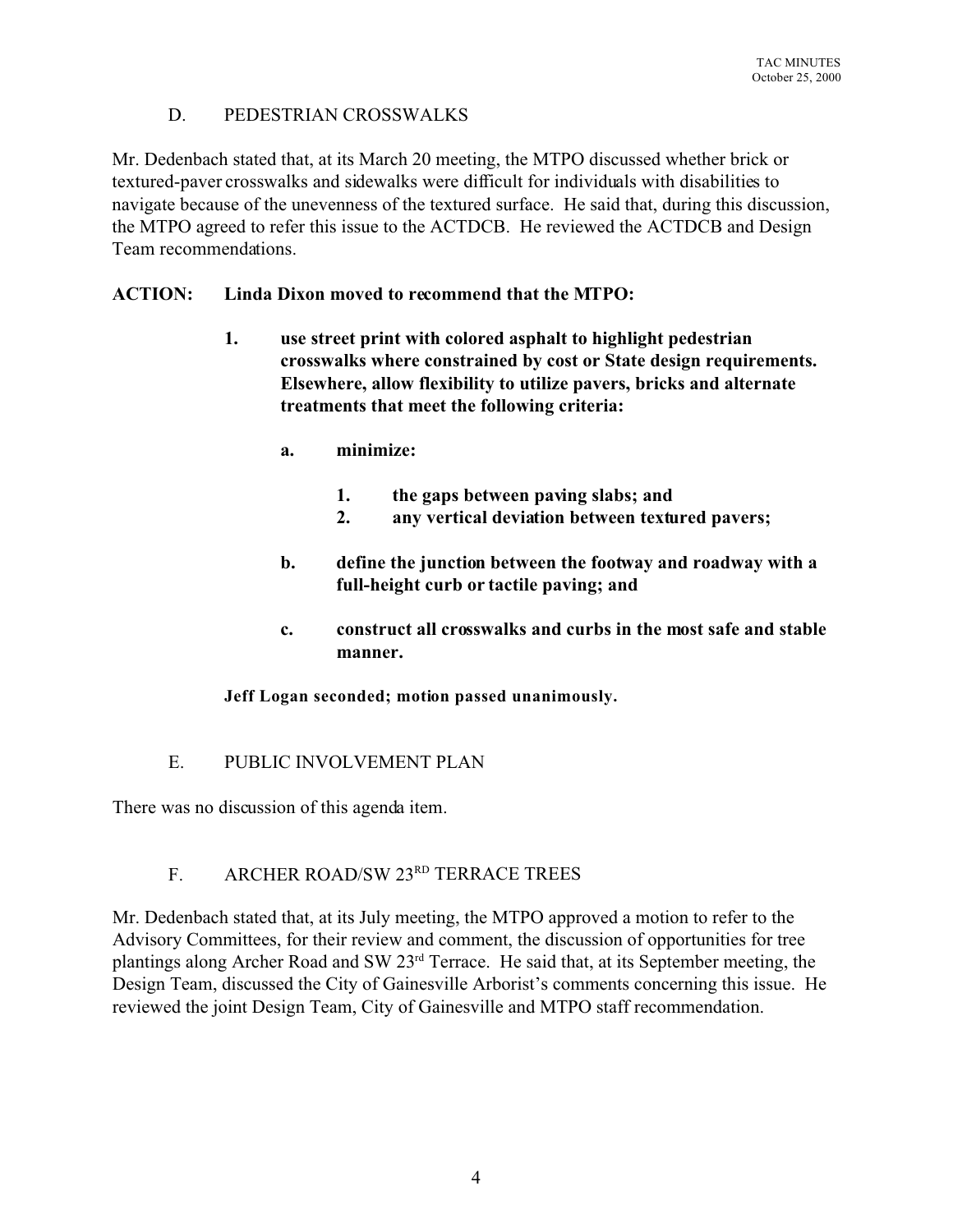#### **ACTION: Linda Dixon moved to approve the Design Team, City of Gainesville Arborist and staff recommendations to:**

- **1. plant 210 trees on SW 23rd Terrace as part of the 2000-2002 "Treemendous Gainesville" program;**
- **2. request that Alachua County work together with the City of Gainesville in planting and maintaining trees along the Old Archer Road corridor;**
- **3. encourage the City Commission to authorize City staff to work outside the city limits on this project; and**
- **4. maintain a fourteen foot buffer along S.W. Archer Road for future expansion, from S.W. 23rd Terrace to S.W. 13th Street, of the Depot Avenue multi-purpose trail.**

## **Jeff Logan seconded; motion passed unanimously.**

# G. TRANSPORTATION OUTREACH PROGRAM

Mr. Dedenbach stated that the Transportation Outreach Program Advisory Council is requesting applications for funding under the Transportation Outreach Program. He said that the TAC needs to recommend whether or not the MTPO should submit a project funding request. He noted that the application deadline is November 8, 2000.

The TAC discussed whether or not the MTPO should submit a project funding request.

## H. ANNUAL CAMPUS MASTER PLAN AMENDMENT PACKET

Mr. Dedenbach stated that, recently, staff was asked to review the proposed year 2000 Amendment Packet for the University of Florida Comprehensive Master Plan. He said that staff reviewed this material and reported back to Mr. Maruniak that we did not have any review comments to provide him at this time. He said that members of the TAC should inform staff whether they want additional information concerning any proposed amendment.

The TAC took no action concerning this agenda item.

Ms. Linda Dixon, City of Gainesville Transportation Planning Analyst, requested an amendment to the agenda to discuss the City of Gainesville's proposed Bike Route System.

## **ACTION: Jeff Logan moved to amend the agenda to include discussion of the Bicycle Routes item as requested by Linda Dixon. John Sabatella seconded; motion passed unanimously.**